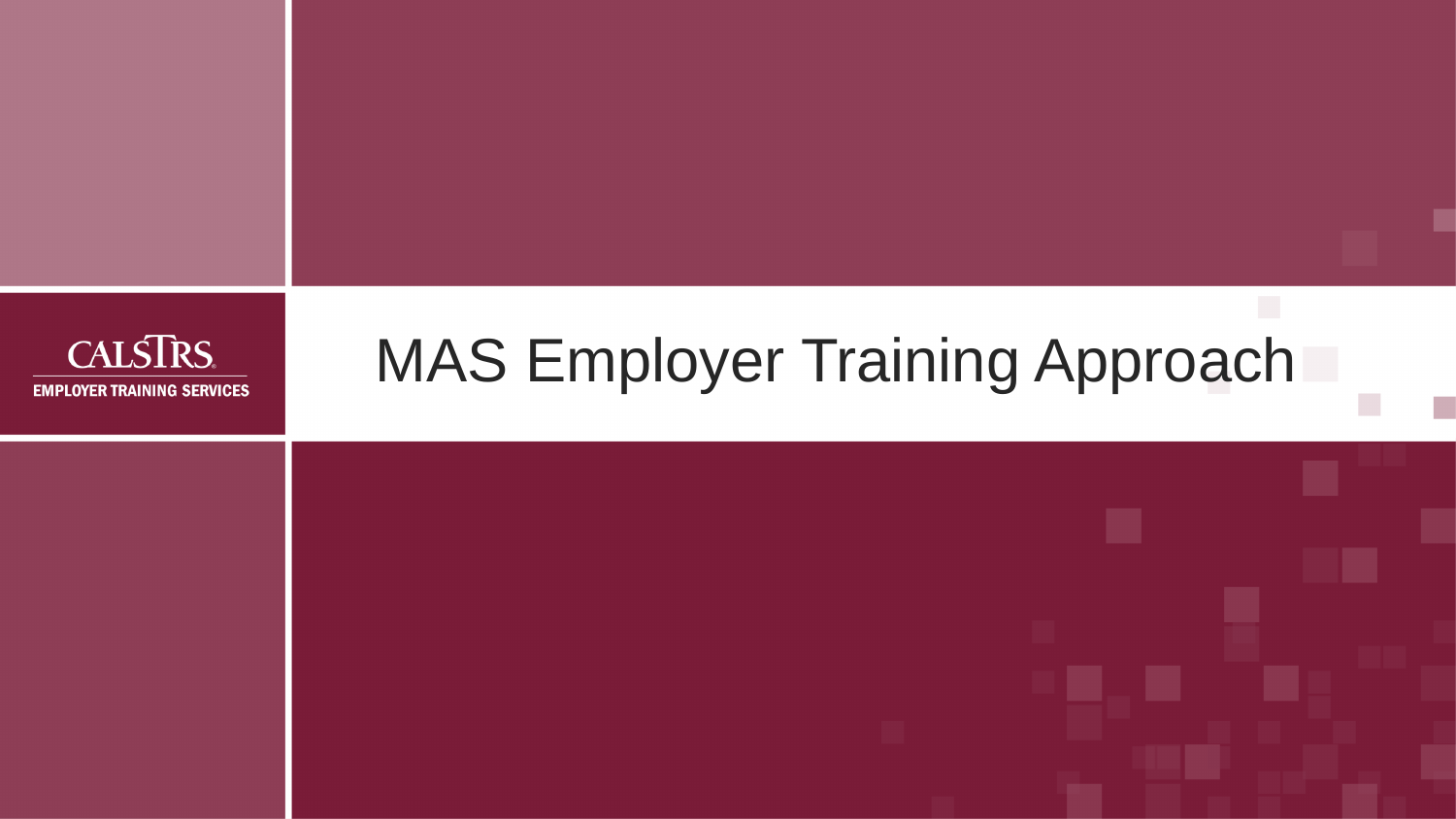





### Evolving technology

### **Build** knowledge/skills





### **Training** support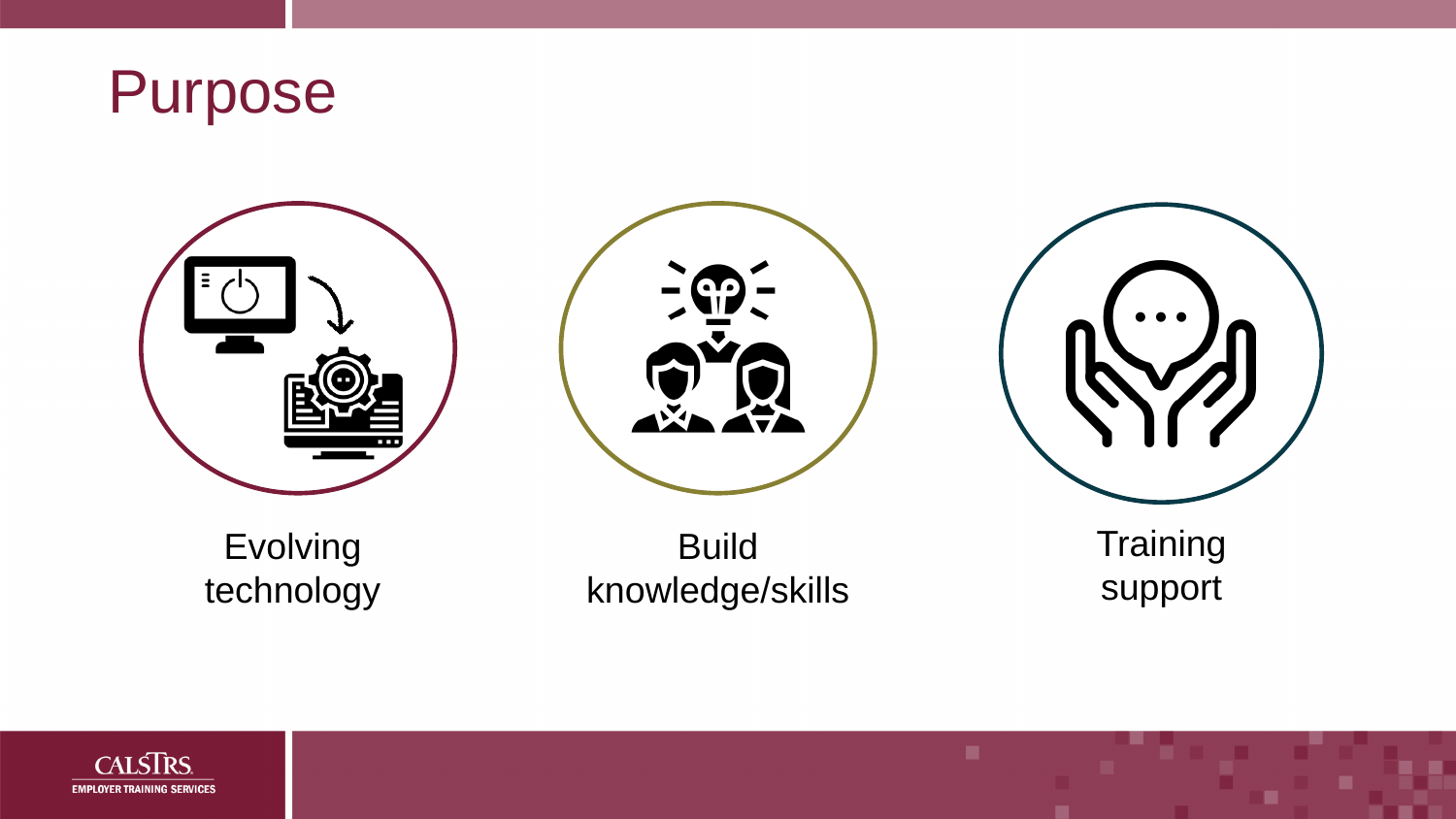



Use training plan guidelines to guide design, development and delivery of courses



Use ADDIE approach to design, develop and deliver employer training



Provide MAS staff training to build the knowledge and skills needed to support employers in the new system

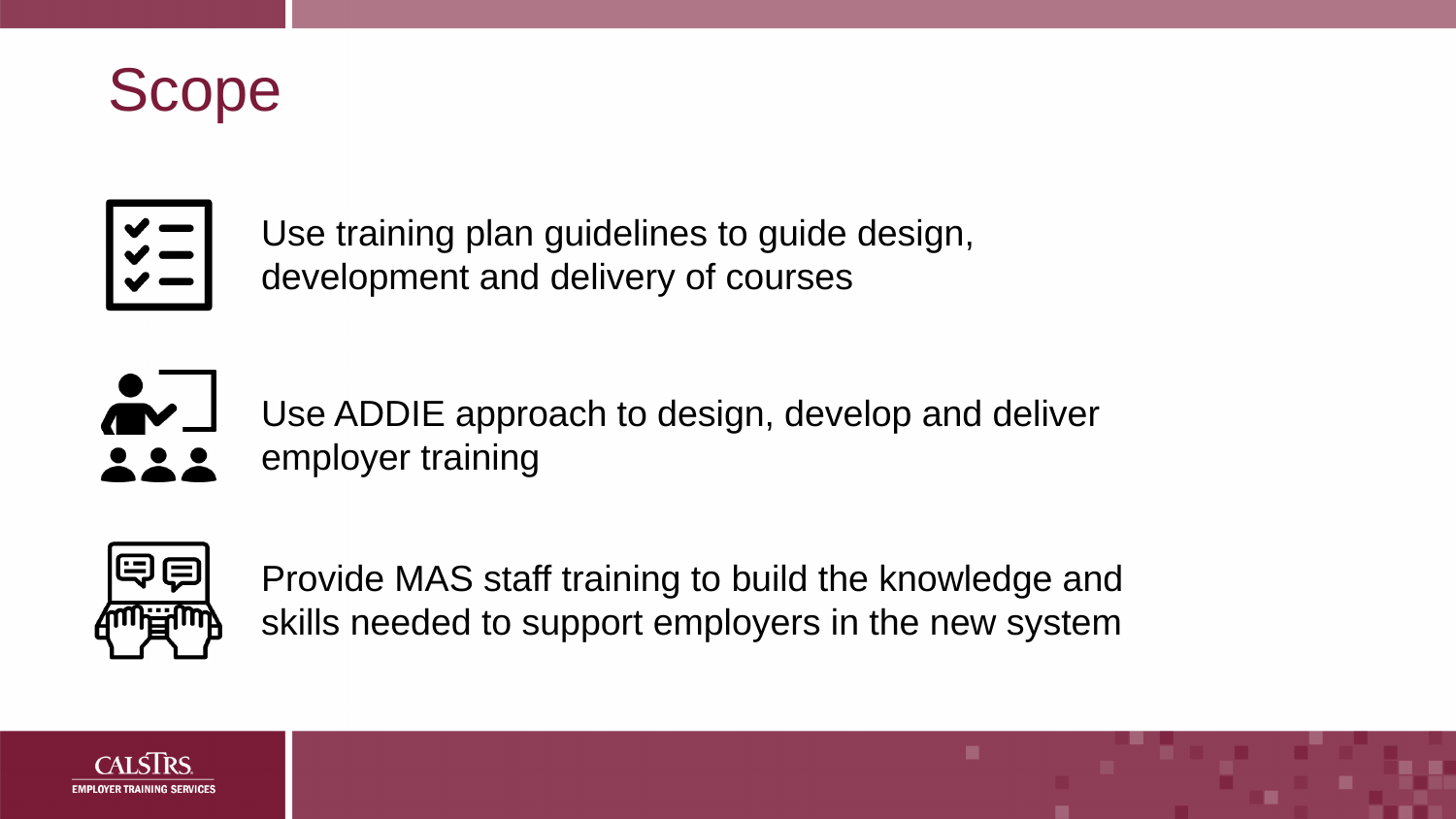# Training Development Model





Analyze employer training needs

Design training plan





### Develop training materials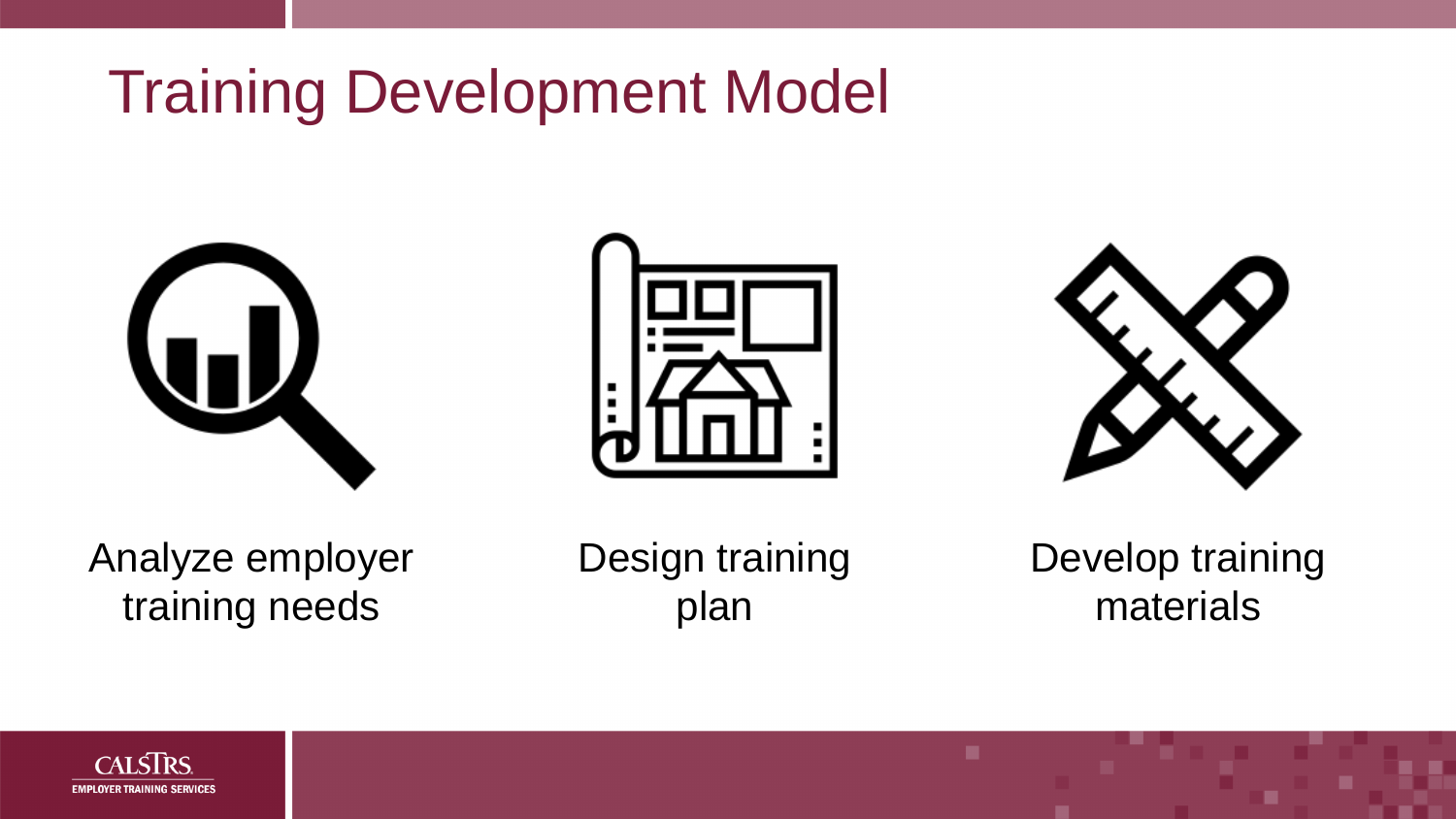# Training Development Model - Continued





Implement training program

Evaluate training delivery and materials

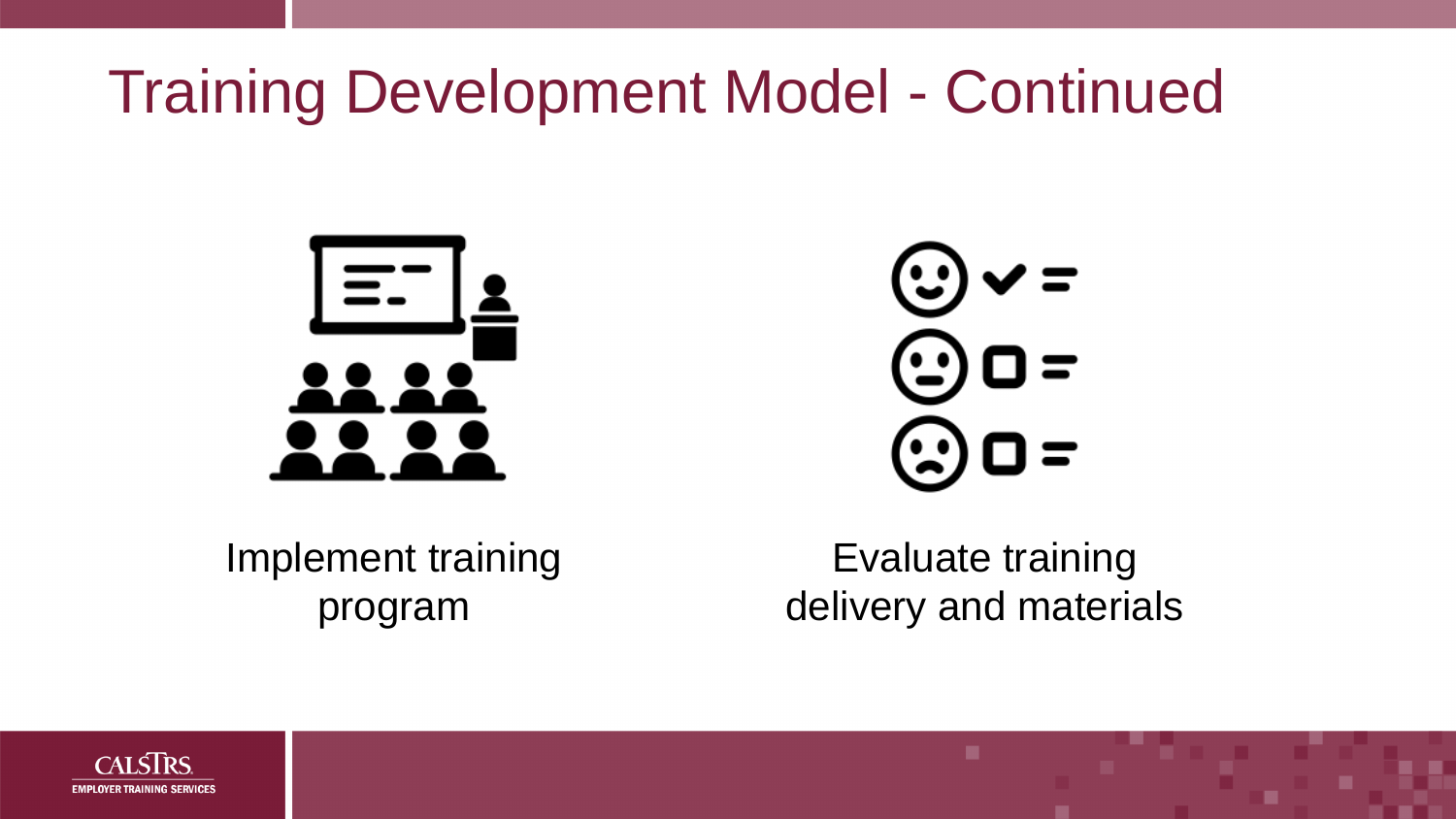### Roles and Responsibilities







Post training announcements

Provide employer support

Serve as subject matter experts



# AAA

### Provide SEW training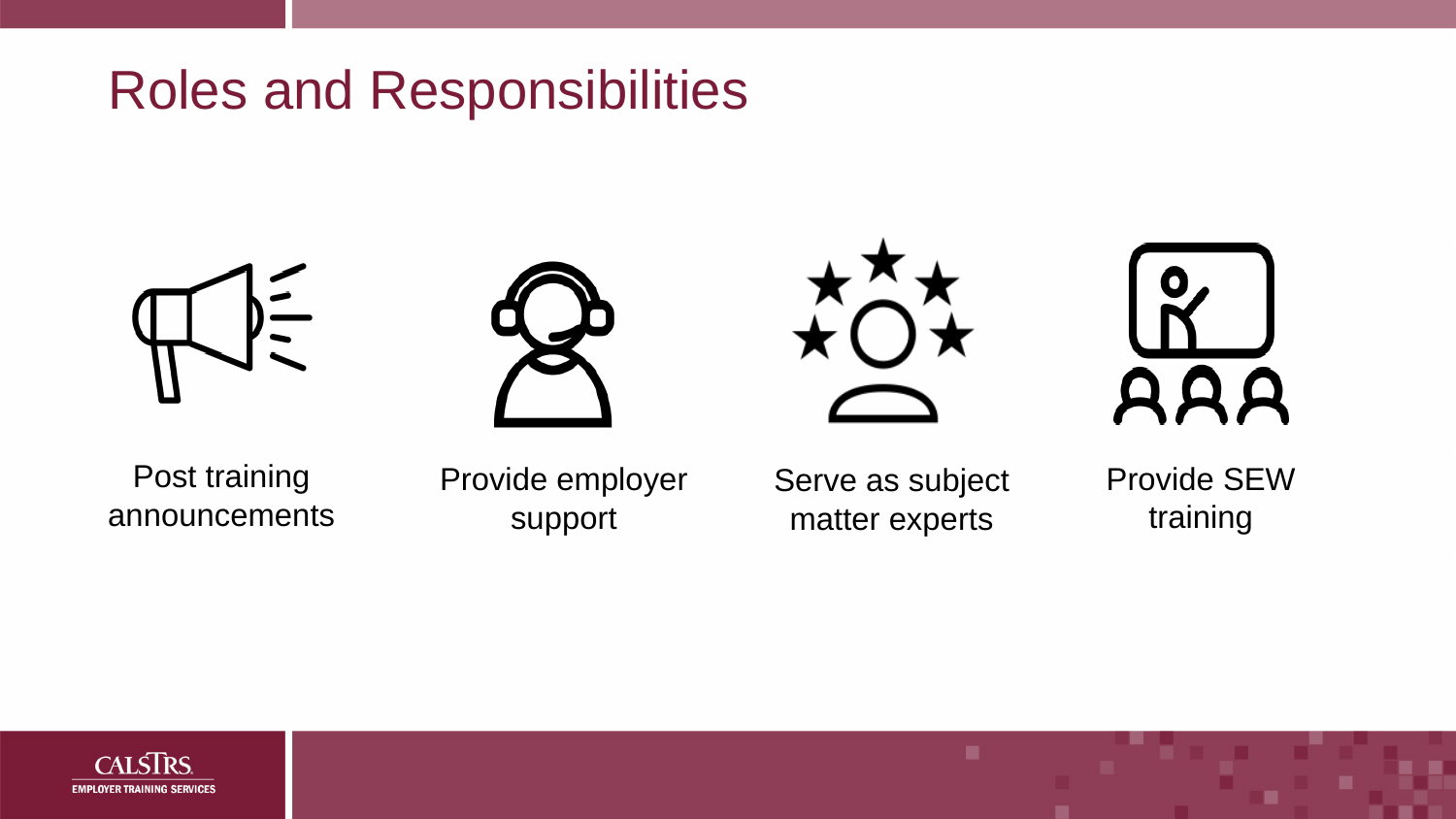### Tools and Technologies

### Computer Based **Trainings**





Employer Readiness Environment





### Employer Support Portal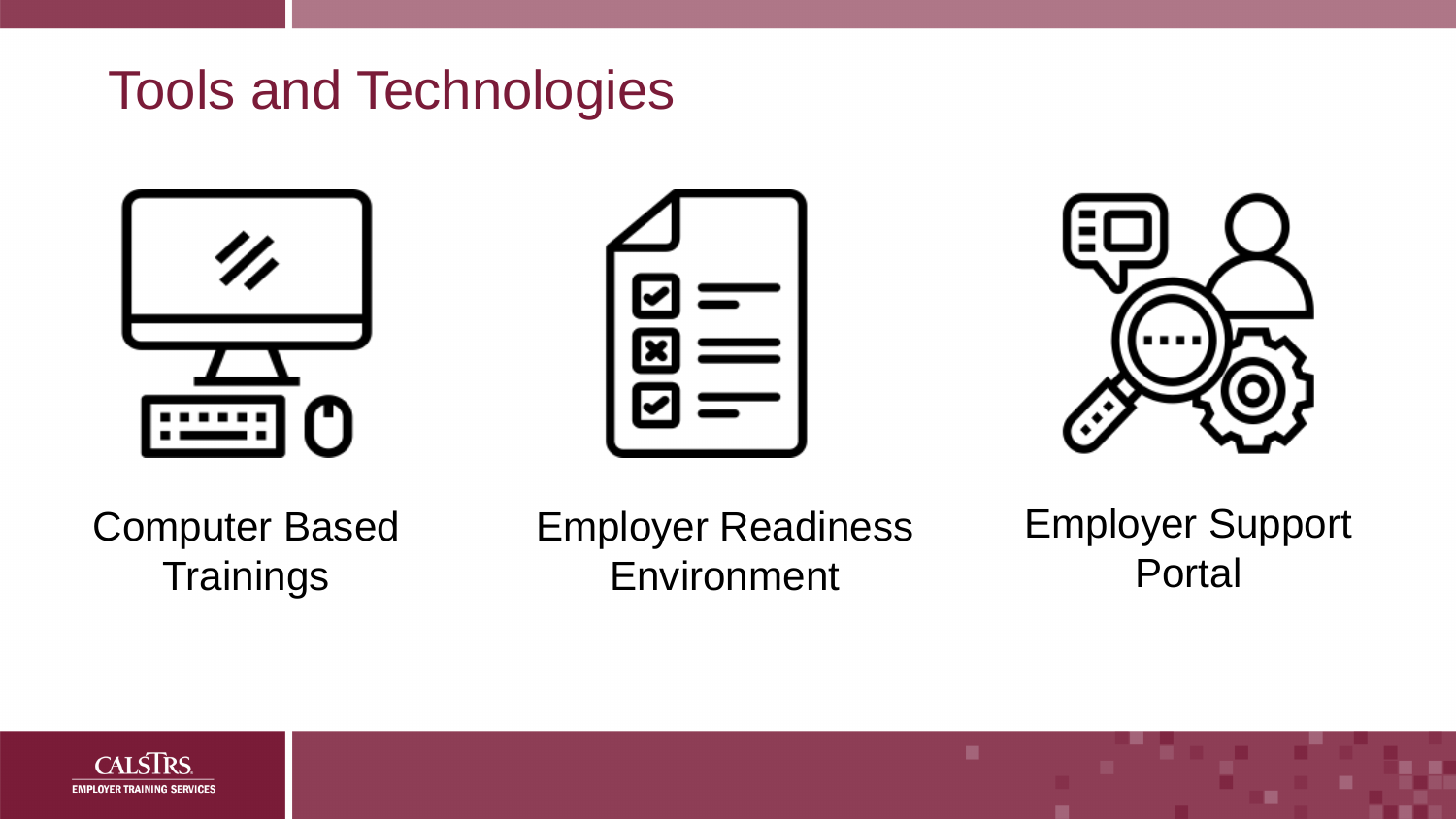### Tools and Technologies - Continued





### Instructor Led **Opportunities**

Employer Services

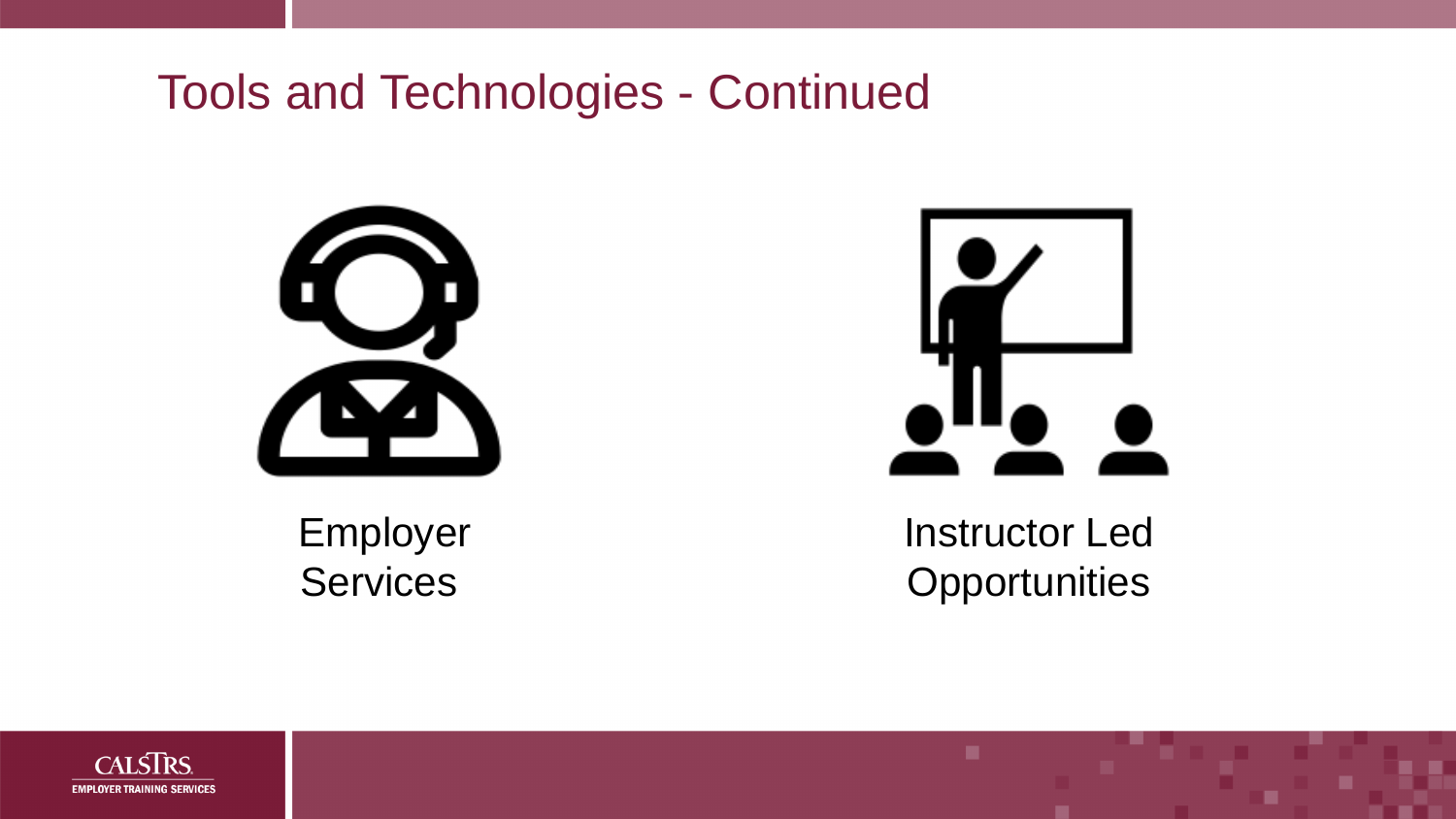# Employer CBTs Available on PALMS

Four courses available to employers March 2, 2020

- 1. Contribution Reporting
- 2. Employment Maintenance
- 3. Introduction to the New SEW
- 4. New File Format (Employment File)

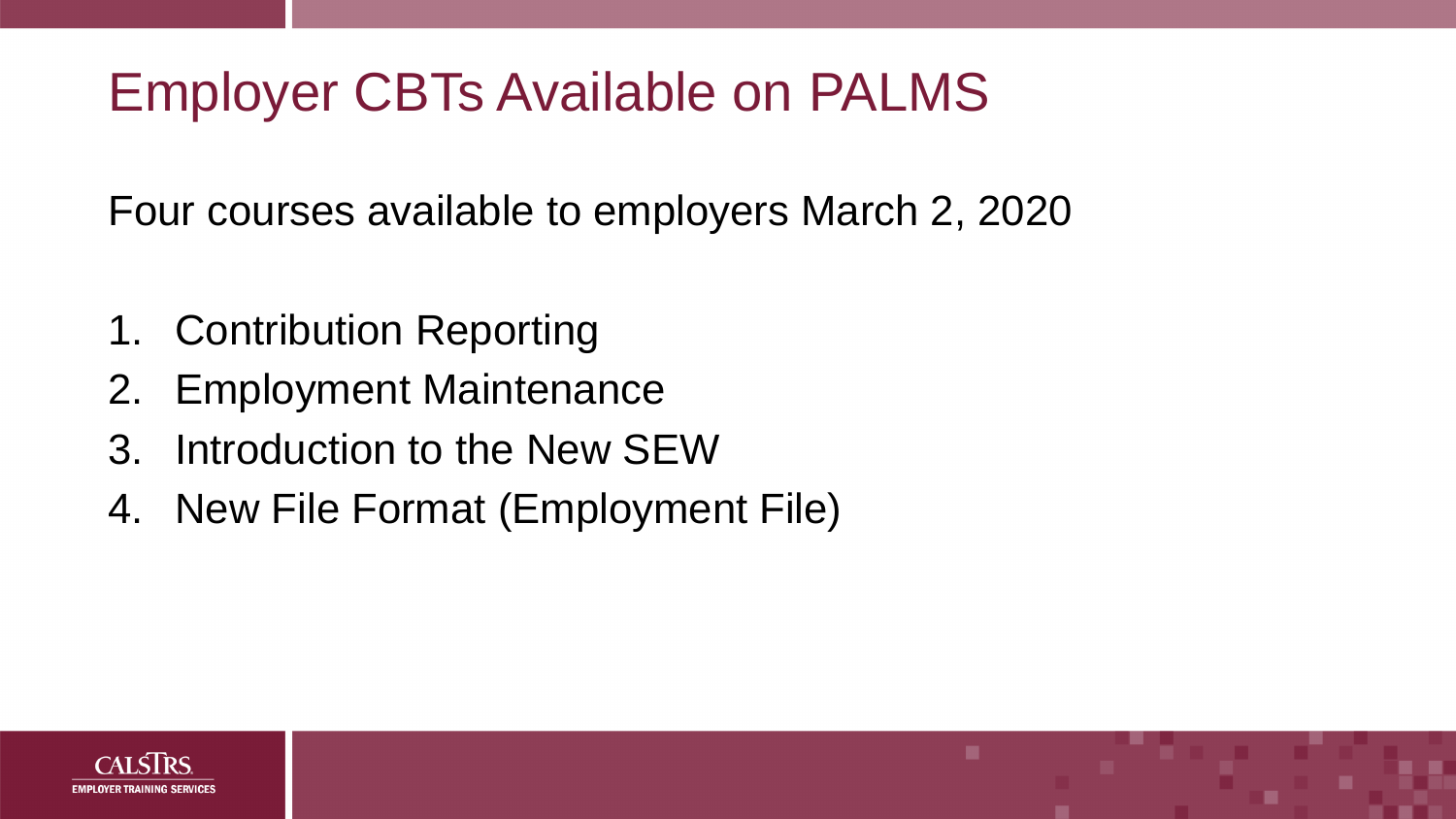# Employer CBTs Available on PALMS - Continued

### 1. Contribution Reporting

- Introduction to Contribution Reporting
- Contribution File Upload
- Contribution File Processing
- Contribution Reporting Process for a Report Source
- Contribution Reporting Process for a Report Unit
- Managing Contribution Data
- Submitting Payroll Headers to a Report Source
- Merging Payroll Summaries
- Deleting Payroll Summaries
- Associating Payments
- Payroll Summary Posting

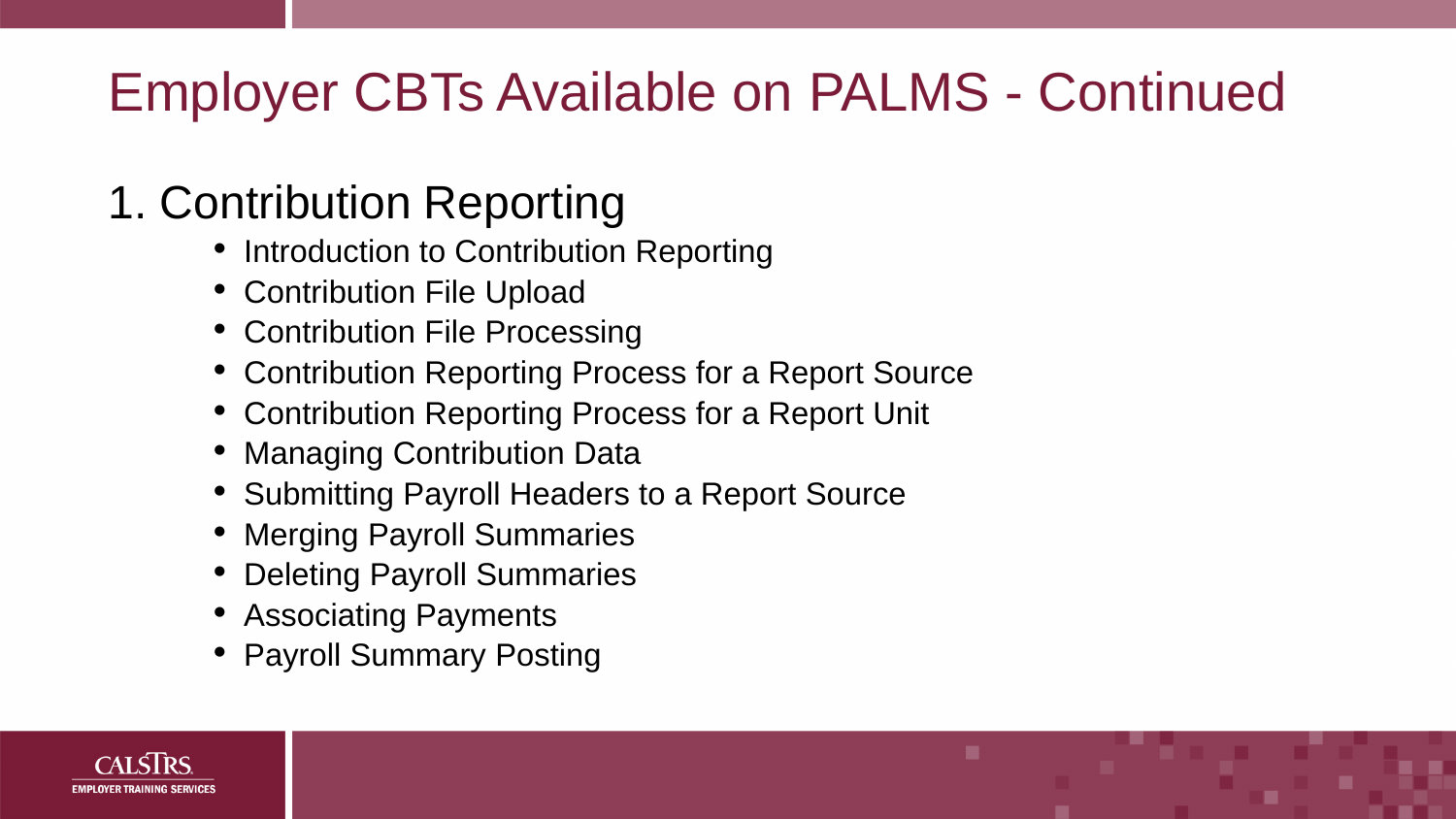# Employer CBTs Available on PALMS (Continued)

# 2. Employment Maintenance

- Online Employment Transactions
- Employment File Upload
- Employment File Processing
- Managing Employment Data

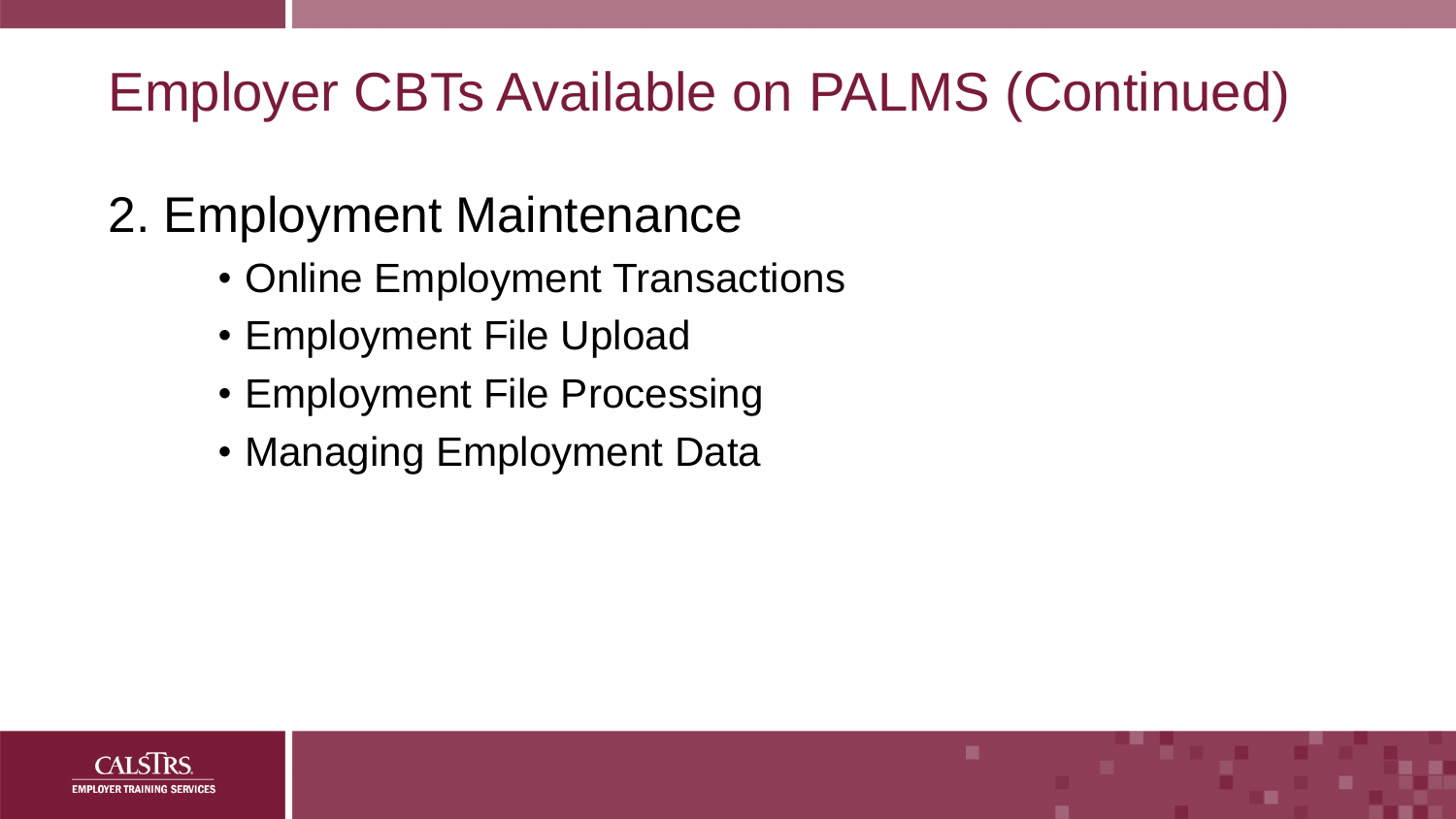# Employer CBTs Available on PALMS - Continued

3. Introduction to the New Secure Employer Website

- Employer Contact Types
- Accessing Employee Information
- Employment and Membership Account Information
- Secure Employer Website Registration
- Logging in to the Secure Employer Website
- Secure Employer Website Navigation

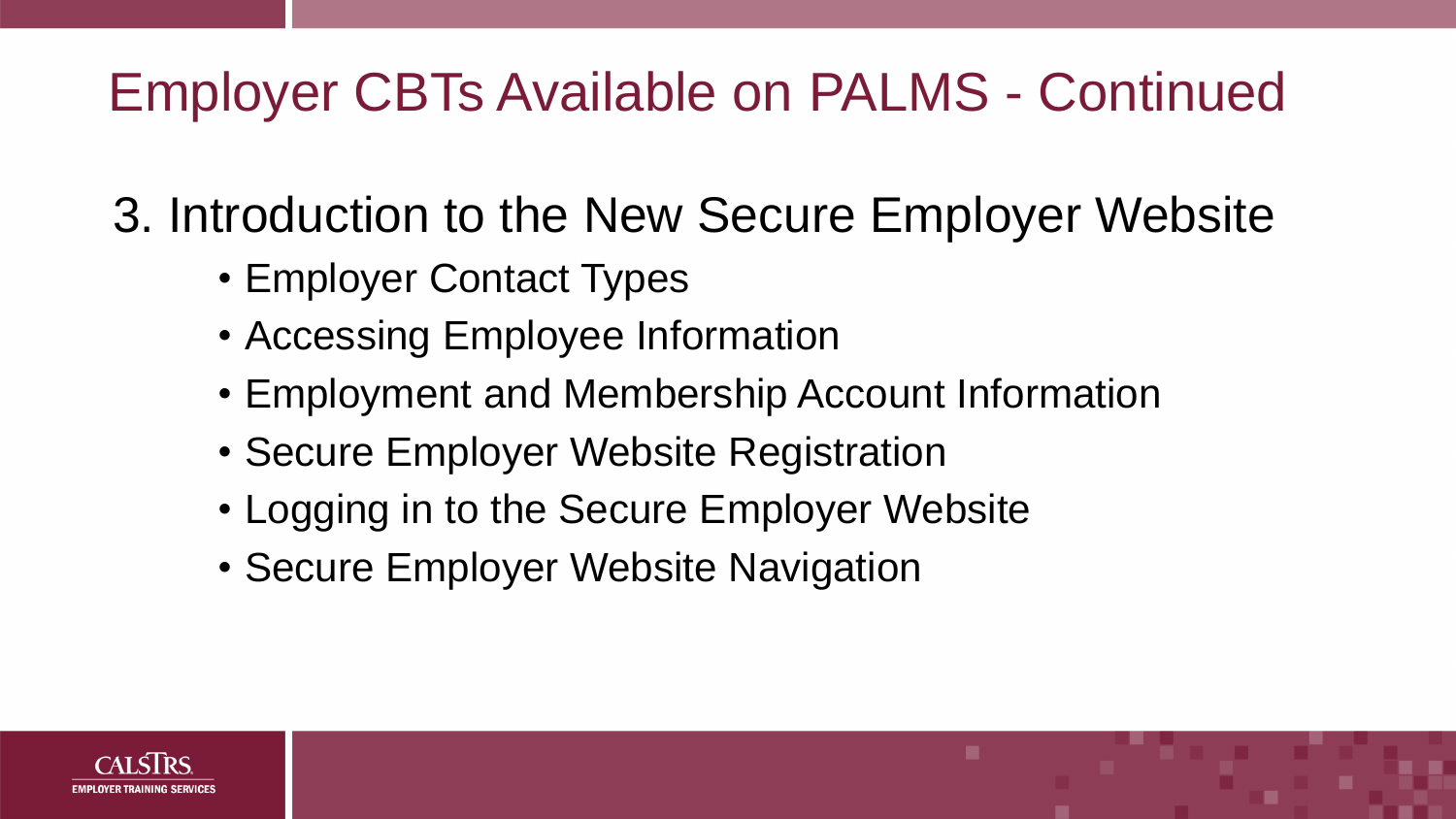# Employer CBTs Available on PALMS - Continued

# 4. New File Format (Employment File)

- Introduction to New File Format
- Enrollment Transaction Type

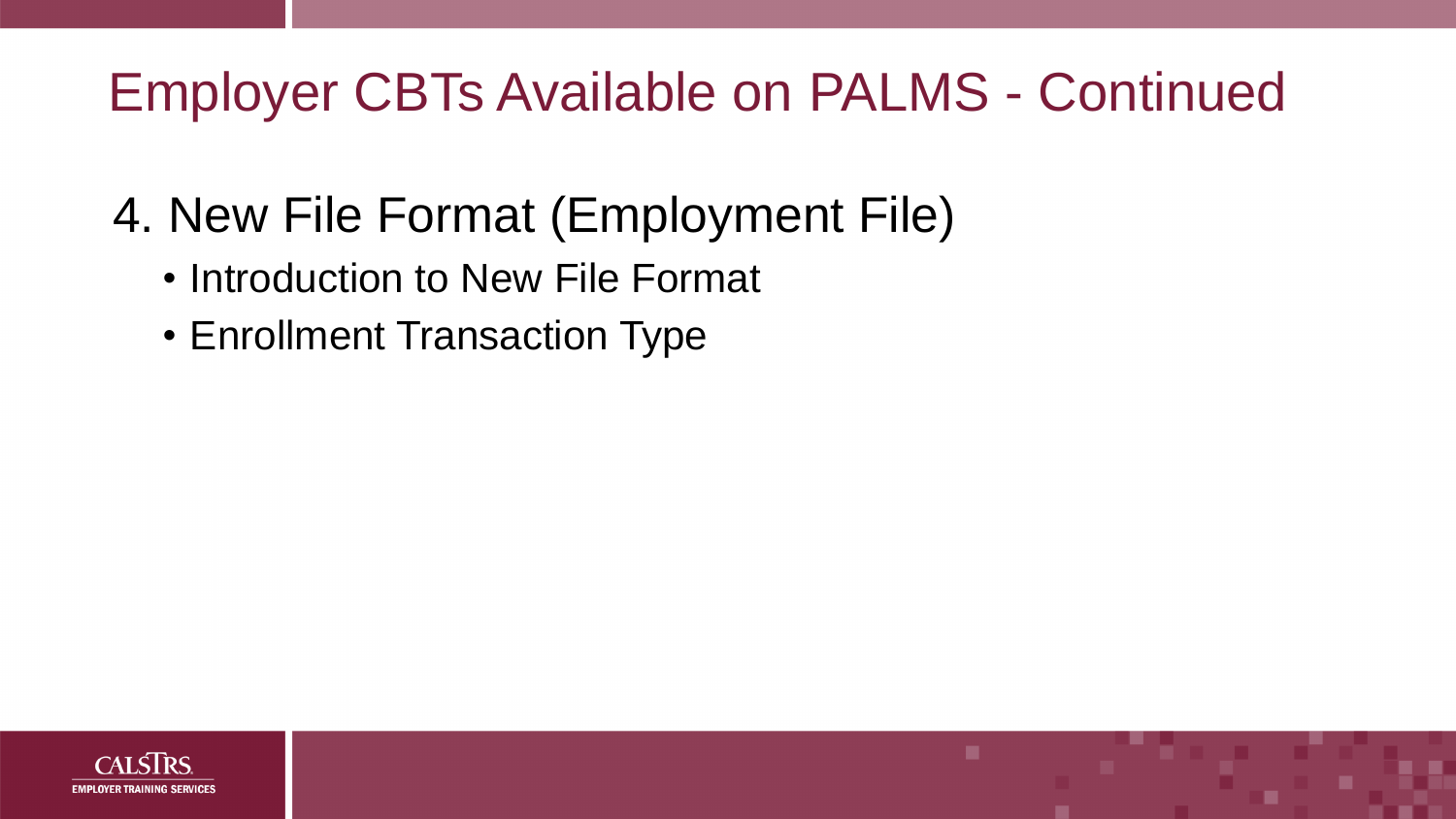### Additional Modules Available on PALMS

Three existing courses will have added modules that will be available to employers Spring 2021

- 1. Contribution Reporting
- 2. Employment Maintenance
- 3. Introduction to the New Secure Employer Website



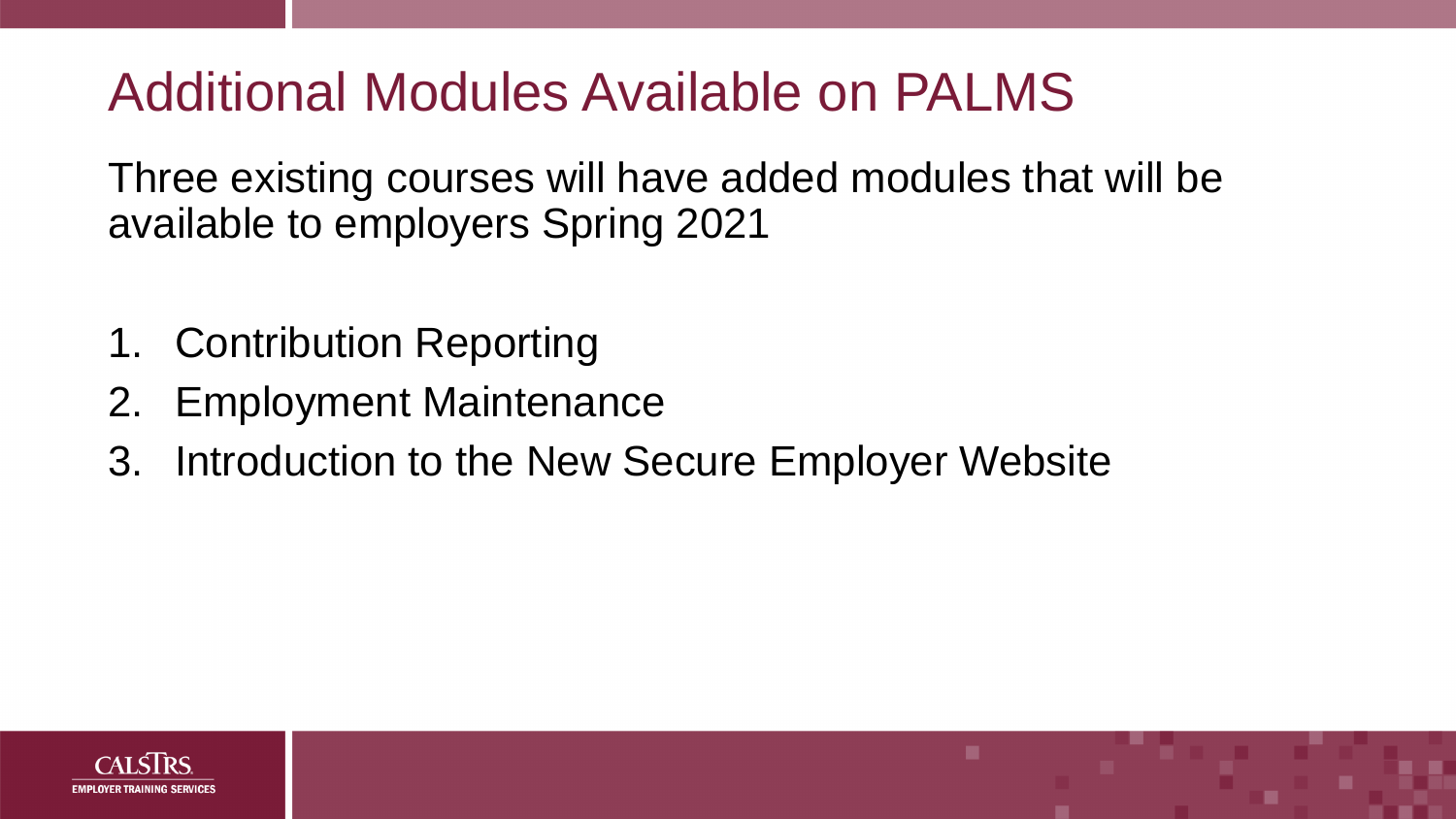### Additional Modules Available on PALMS - Continued

# 1. Contribution Reporting

• Employer Reporting Requests

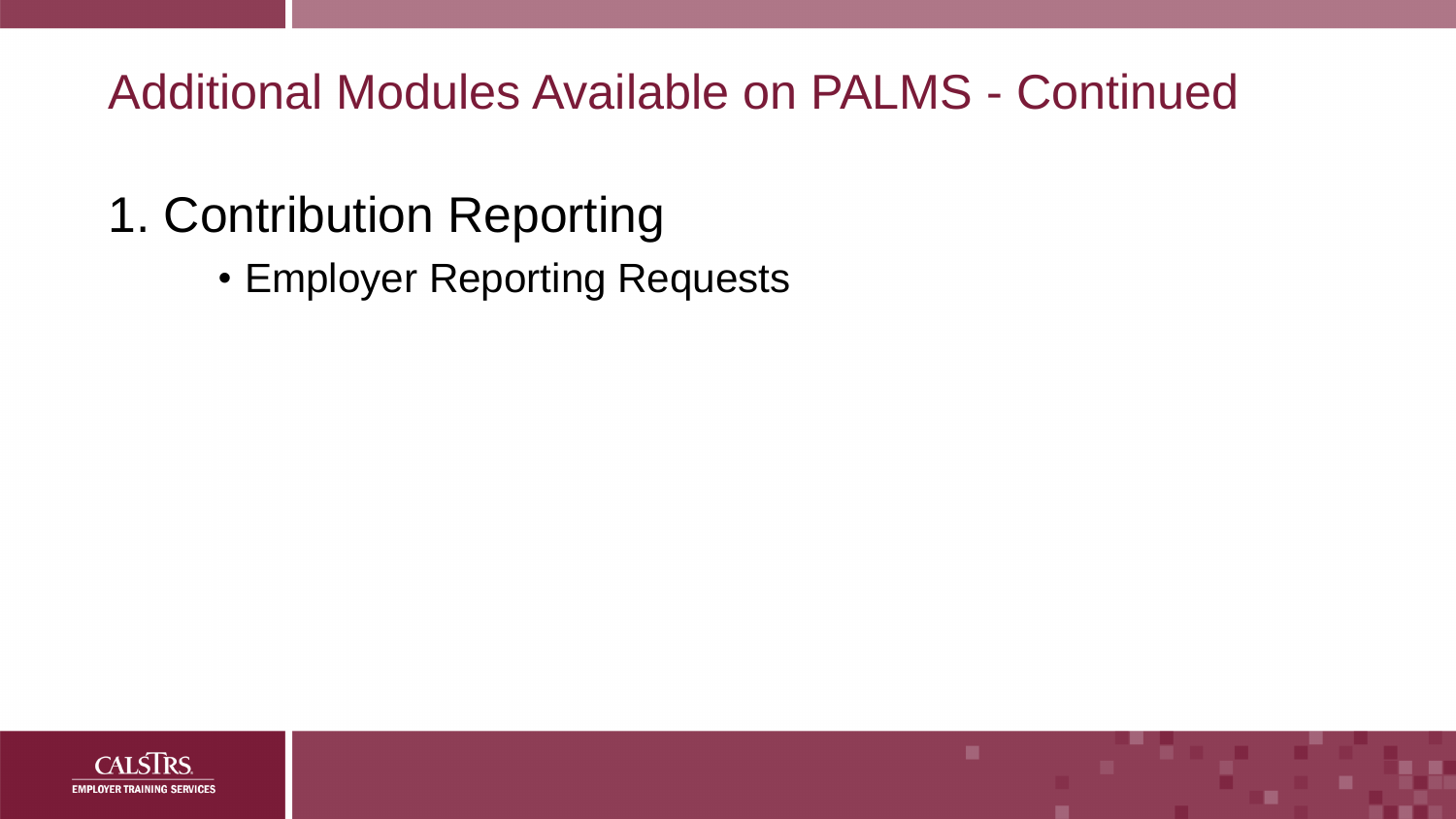Additional Modules Available on PALMS - Continued

### 2. Employment Maintenance

• Employee Match File

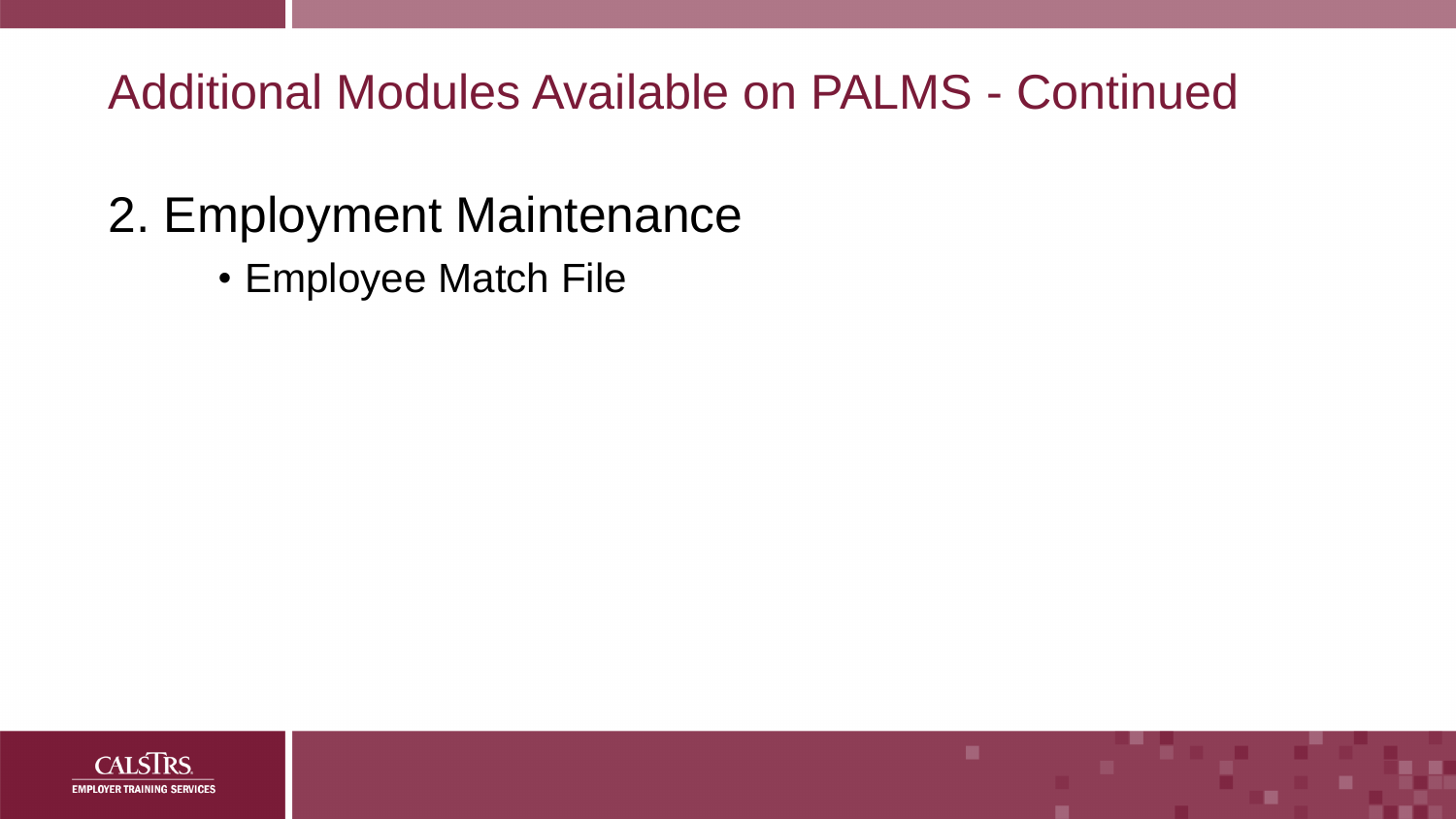### Additional Modules Available on PALMS - Continued

3. Introduction to the New Secure Employer Website

- Electronic Content Management
- Processing Pending Work Items
- Secure Messaging

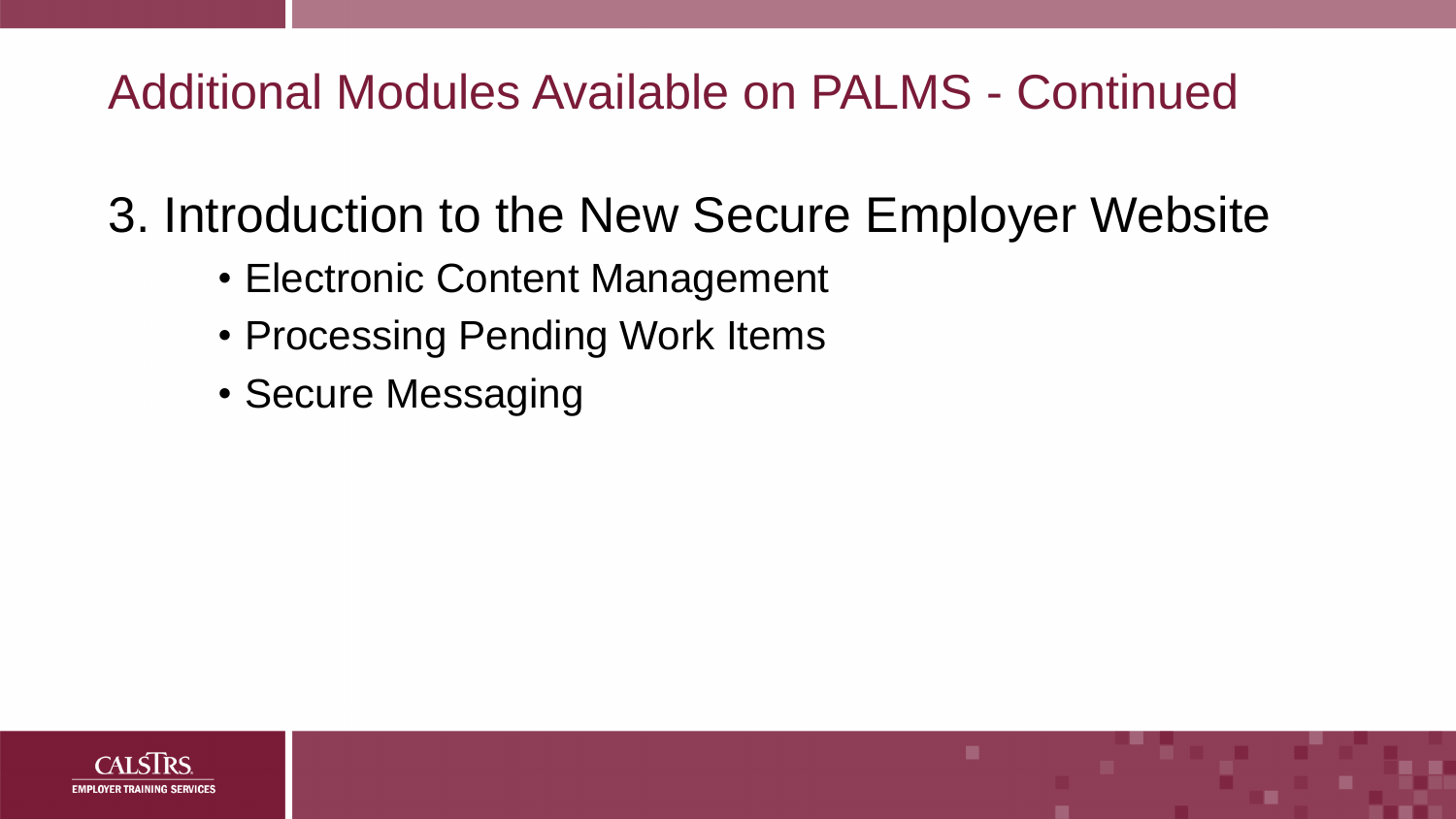# Additional Employer CBTs Available on PALMS

Four additional courses will be available to employers Spring 2021

- 1. Employee Change Requests
- 2. Employer Organization Maintenance
- 3. Program Enrollment Requests
- 4. Service Credit Purchase Requests



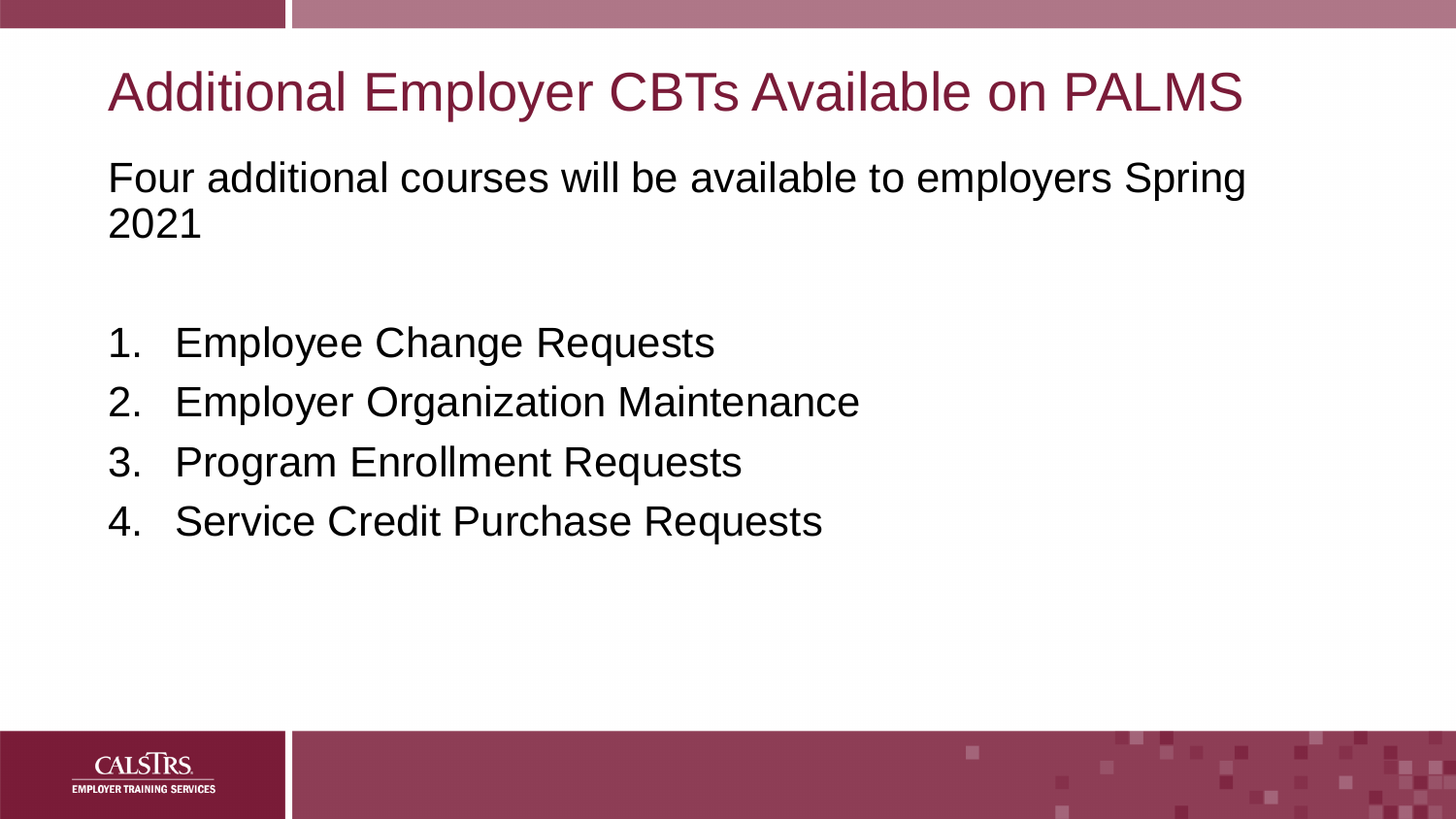# 1. Employee Change Requests

- Employee Change Requests Overview
- SR Earning Limit Exemption
- One-Year Final Compensation
- Employer Certification for Disability
- Employer Certification for Death before Retirement
- Reduced Workload Program\*



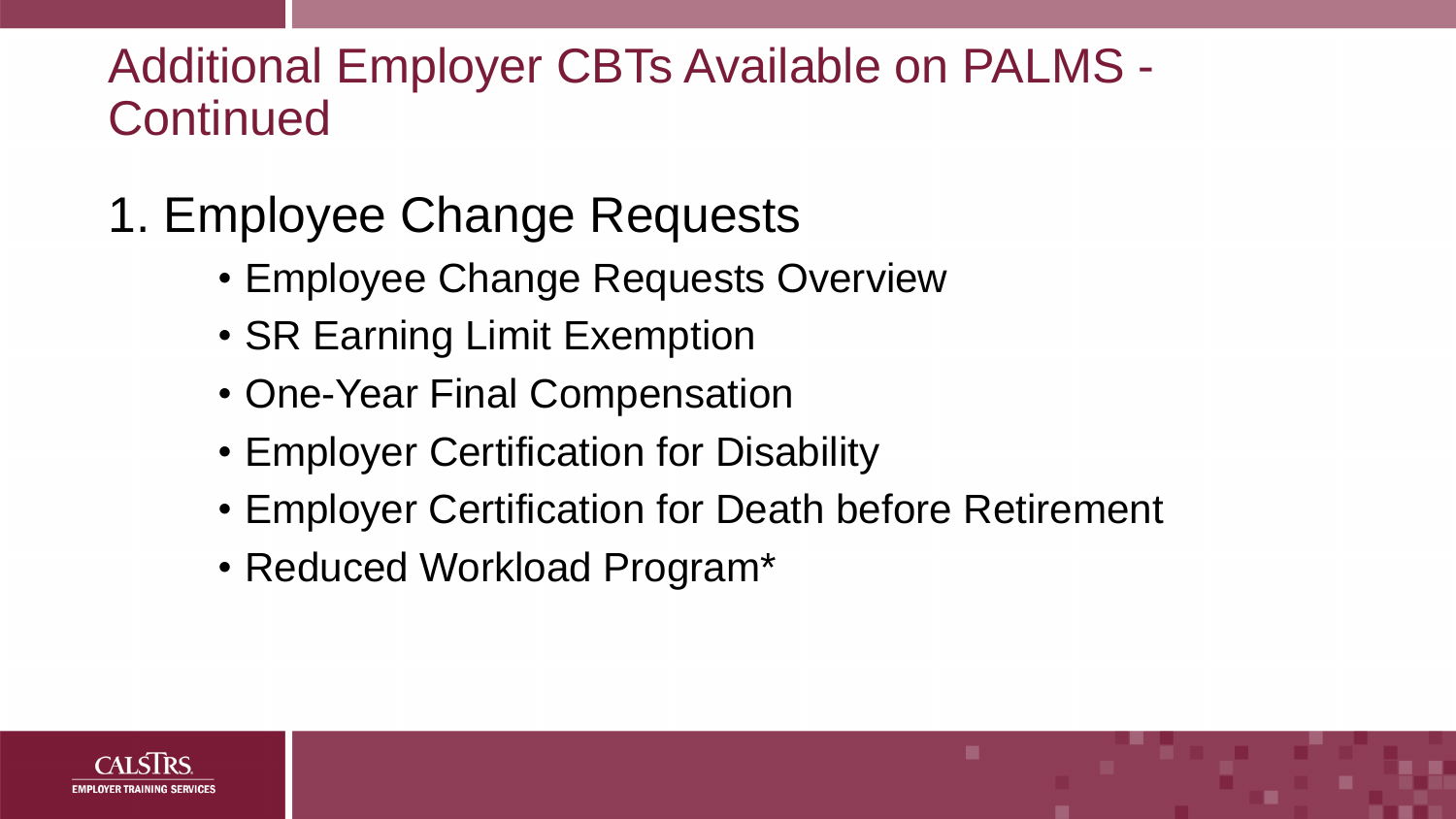# 2. Employer Organization Maintenance

- Employer Contact Types
- Managing Employer Organization Information
- Cash Balance Employer Organization Tasks



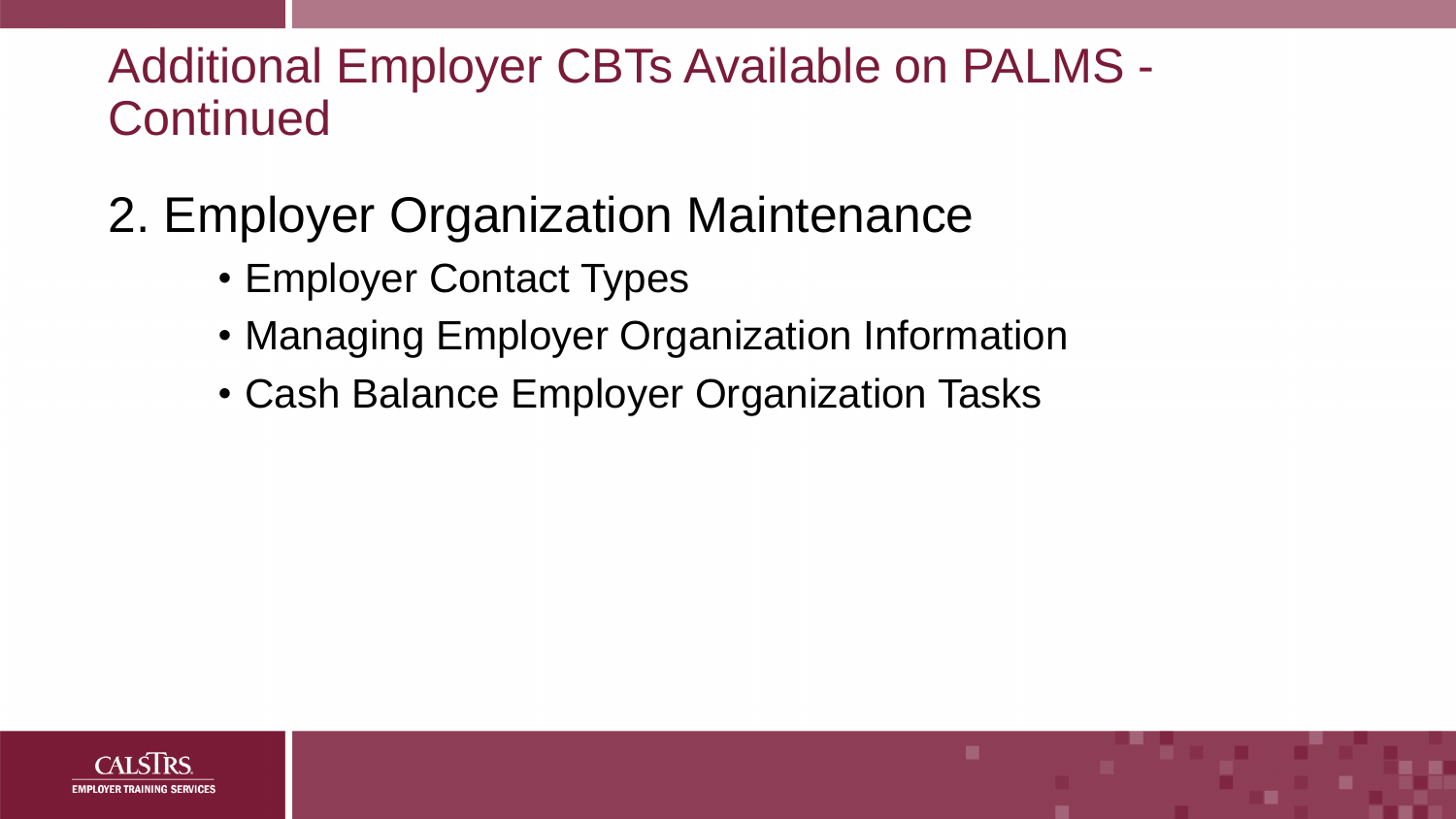# 3. Program Enrollment Requests

- Program Enrollment Request Overview and Submission
- Program Enrollment Request Statuses and Action Statuses
- Resolving Errors
- Updating Rejected Program Enrollment Requests



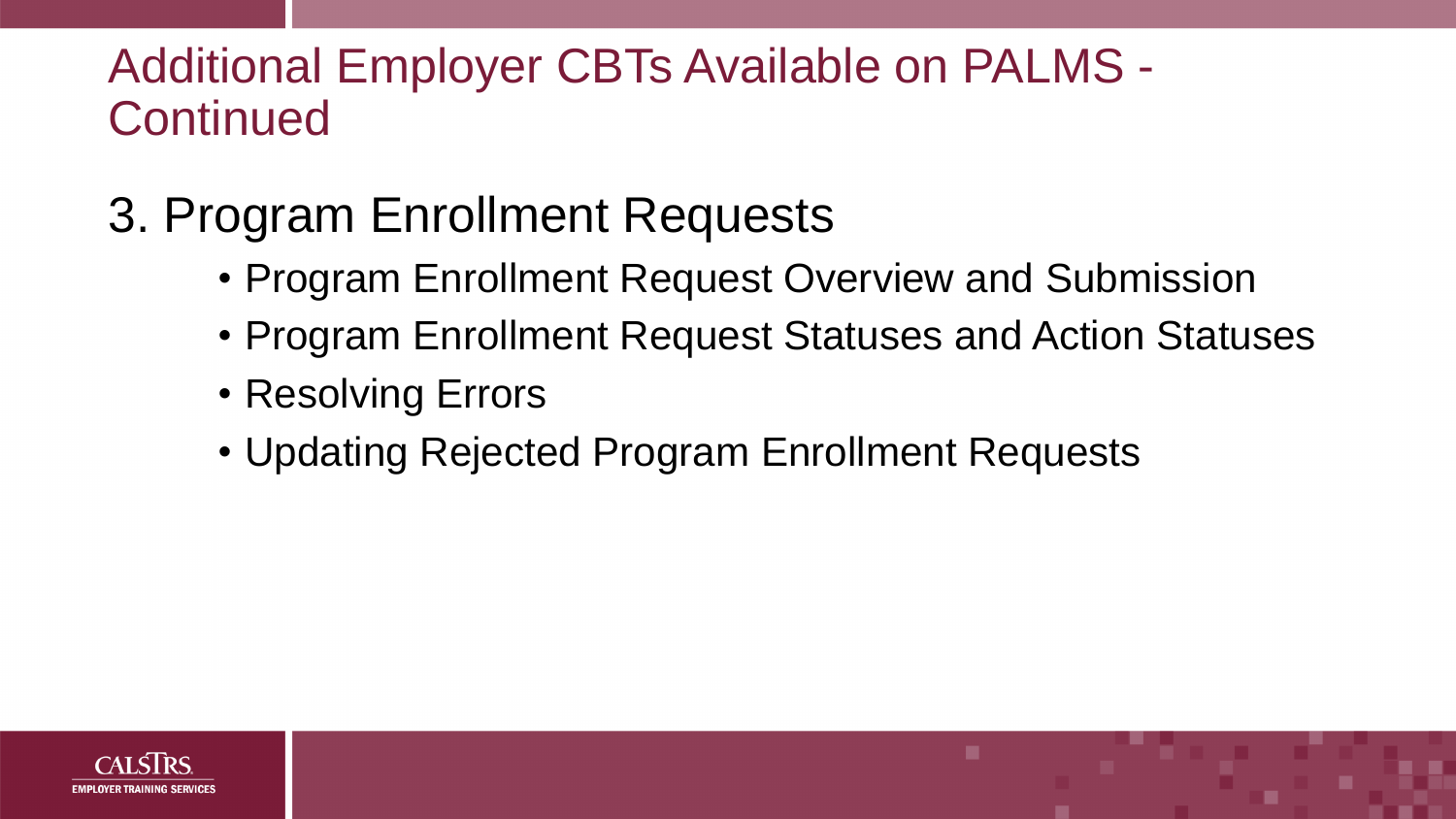### 4. Service Credit Purchase Requests

- Service Credit Purchase Requests Overview
- Editing and Approving Service Credit Purchase Requests
- Rejecting Service Credit Purchase Requests



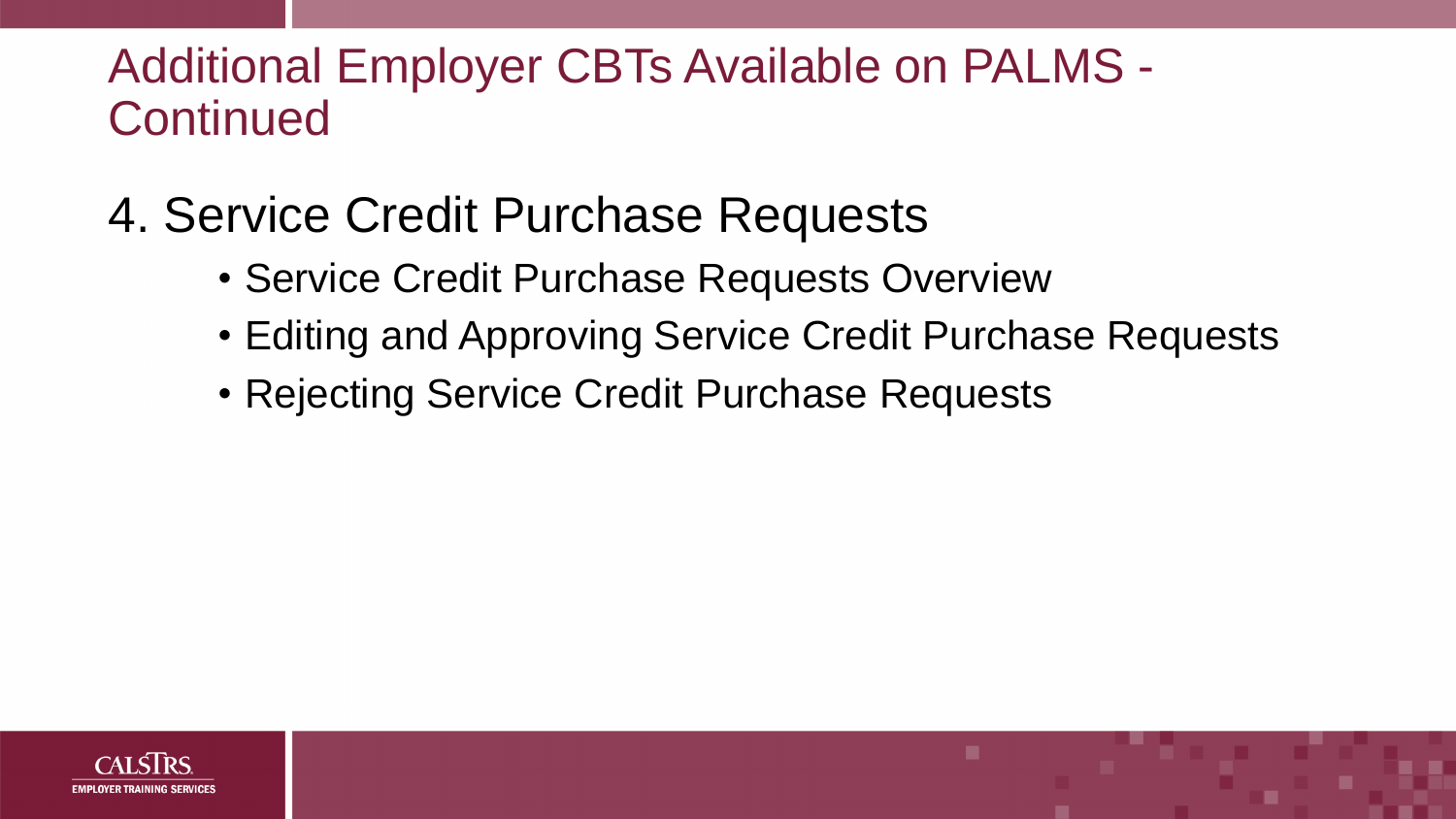### Availability





### 92 Employers + 7 TPAs

PALMS ESP



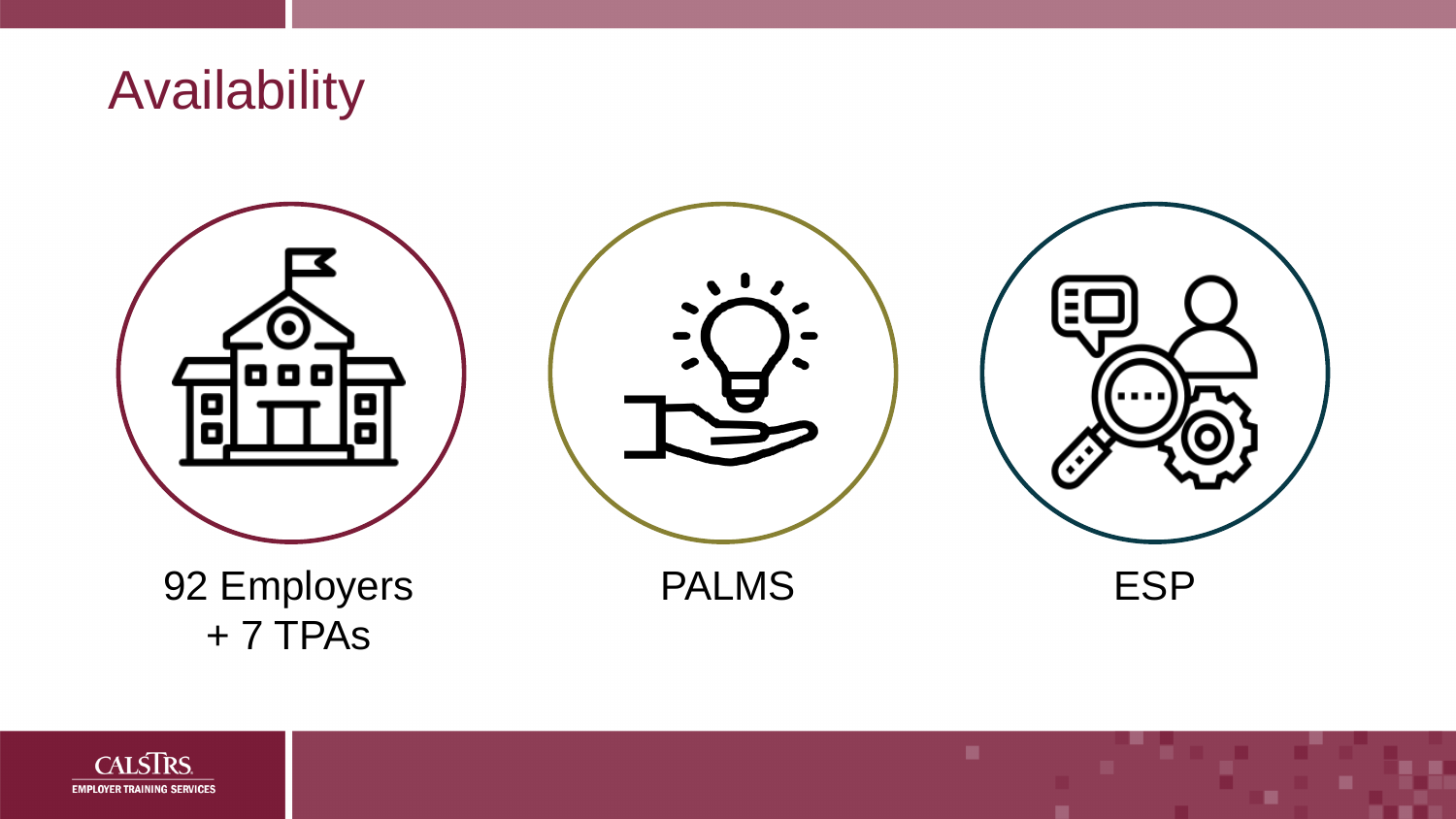![](_page_23_Picture_0.jpeg)

# **Level 1 Level 2 SWOT**

![](_page_23_Picture_4.jpeg)

# **Analysis**